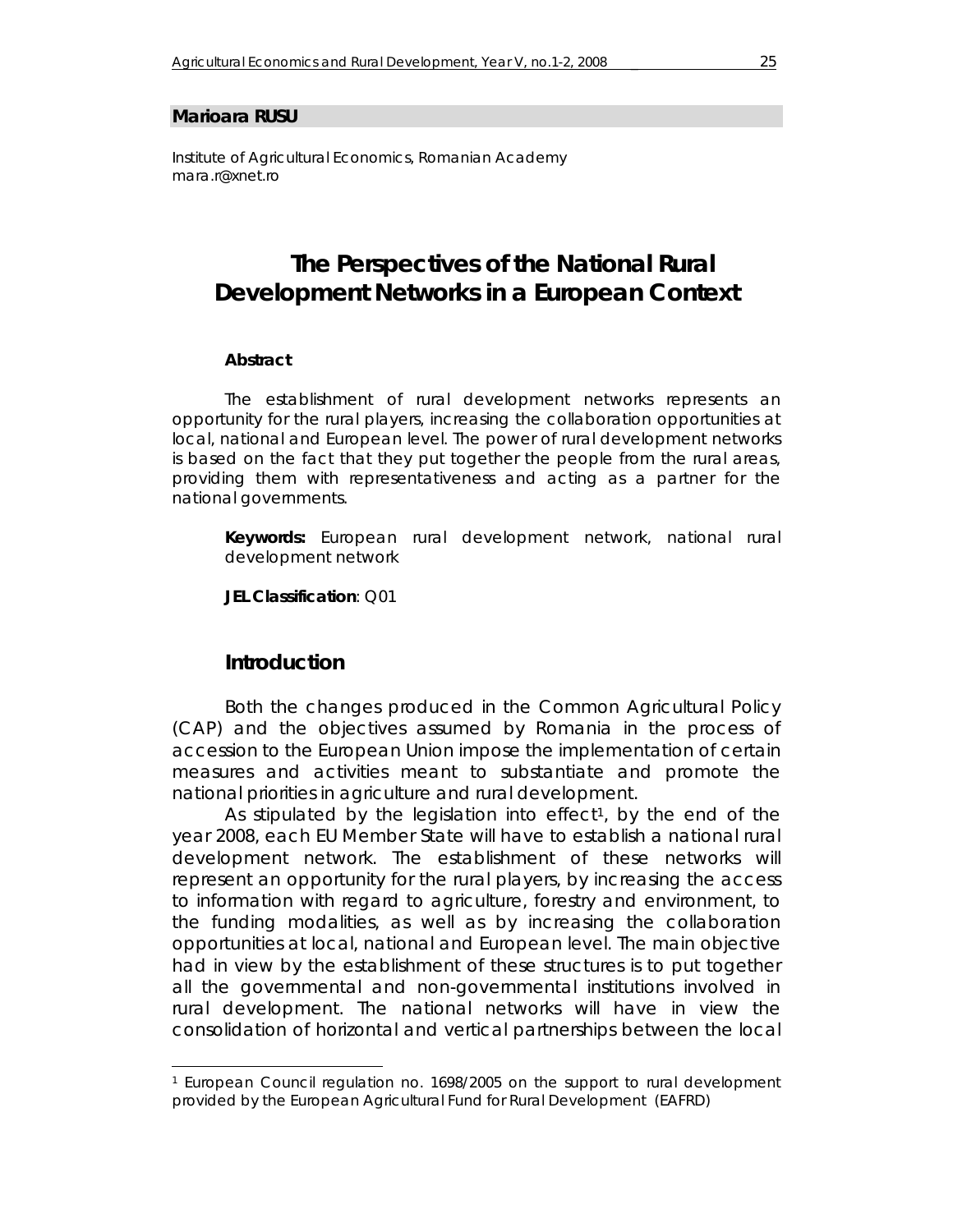and the national authorities, between the public, private and civic sectors.

## **1. Experiences regarding the national rural development networks**

In time, the rural development actions in the EU had in view, among other things, the collaboration between the rural people in order to sustain their common interests, targeting the protection of the rural areas and of their heritage. The characteristic of these actions was the structuring/connection to networks at local, regional, national and international level. In this context, the local population initiates and supports the development of activities, of local economy implicitly. The networks activating in the rural development field have an impact upon the following:

- consolidation of social capital;
- local democracy stable mechanisms and structures established for the population's direct involvement in the decision-making process;
- rural development policy through support and partnership

In order to influence the EU rural development policy, these structures initiate support campaigns at different levels in the territory. The strength of the rural development networks is based on the fact that these put together the rural people, representing them in their relation with the national governments.

In general, the reasons that lay behind the establishment of these networks were the need to protect the rural communities and their heritage from the continuous development of urbanization. Thus, the main factors that determined the emergence of these networks are the following:

- decline in agriculture development and the changes produced in the rural economy implicitly;
- local democracy weakening and centralization development;
- cultural and economic urbanization;
- migration and age structure disequilibria;
- globalization of markets and the influence of the European internal market.

In Netherlands, the *Network* network consists of 28 LEADER+ regions and four bodies manage it. Different ministries and provinces fund its activities. Each body has its local action group. These work according to own priorities.

The services provided by this network have in view to enhance local development, encouraging the exchange of experience and cooperation at several levels:

- local level: institutions initiator
- regional level: associations executor
- national level: management bodies mediator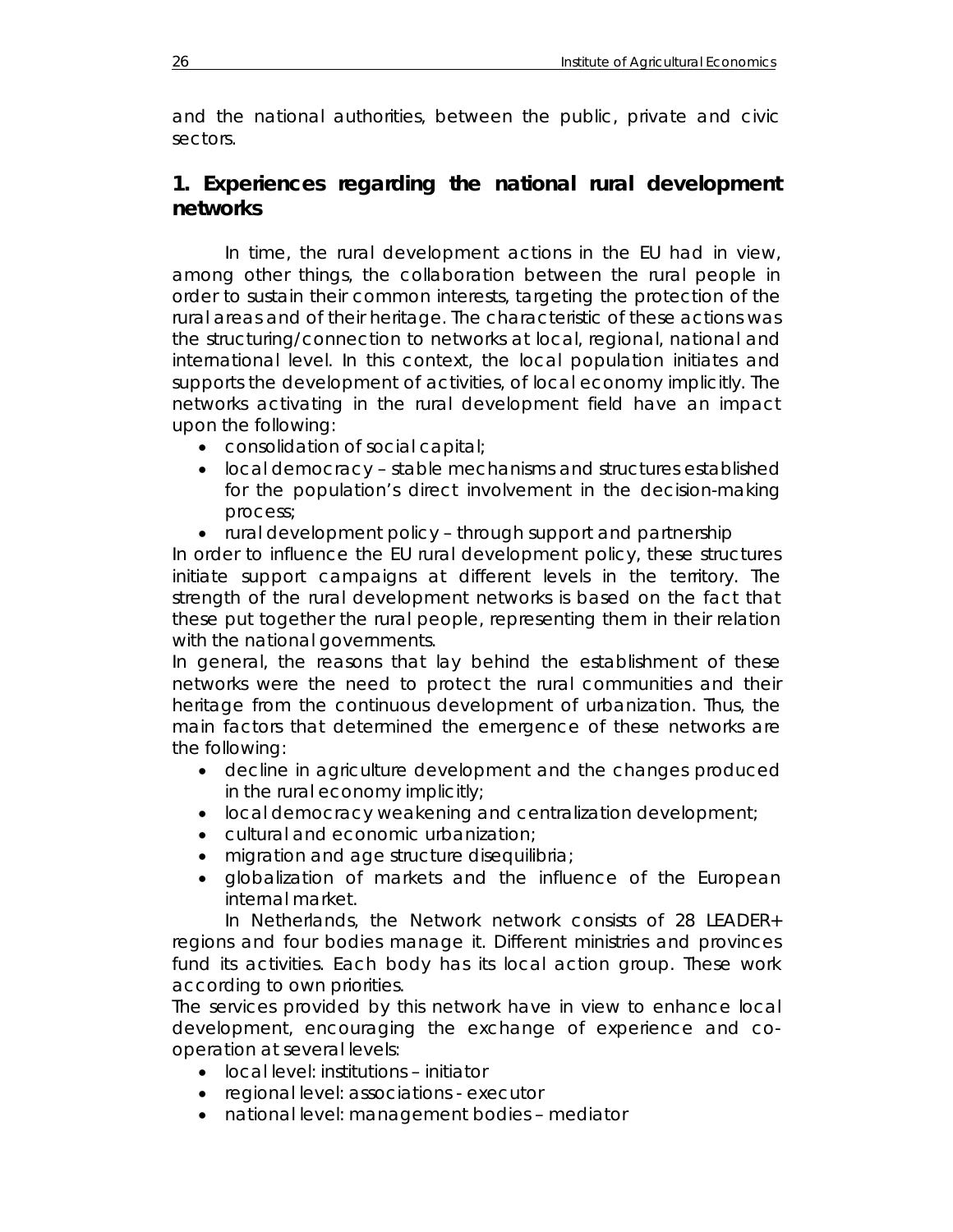# • European level: formulation of rural development policy.

*The Polish Rural Development Forum* was established in the year 2002 as an informal network of non-governmental organizations (NGOs) activating at national and local level. When this was established, 72 organizations signed a co-operation declaration and joined this forum. These NGOs are working in close relation with the public institutions. Among the actions of the Forum the following are worth mentioning: promoting LEADER initiatives; preparation of trainers and initiators of local partnerships; influencing the rural development policies, etc.

*The Rural Development Network from Slovenia* is an institution of NGO type that was established in the year 2002. Its activities are implemented through 14 regional offices. The main services that are provided target the following: providing information to the network members as well as to the general public; preparing the population with regard to the new development opportunities; implementation of certain specific projects, etc.

# **2. The European Rural Development Network**

The European Council (EC) Regulation no. 1698/2005 on the support to rural development provided by the European Agricultural Fund for Rural Development (EAFRD) stipulates, in Article 68, that "...each Member State will have to establish a national network that will put together the organizations and institutions involved in rural development"; this will be connected to the European Rural Development Network (ERDN) and will closely collaborate with other organizations in the field of rural development at Community level (Art. 67).

Thus, the general objective of ERDN is to ensure the interface with the national networks and administrative institutions, while its specific objectives have in view the following:

- Collection, analysis and dissemination of information on the rural development measures;
- Collection, dissemination and consolidation of the good rural development practices at rural community level;
- Providing information on the rural area development in the European Union and other countries;
- Organization of meetings and workshops on rural development in EU;
- Establishment and operation of the networks of experts in order to facilitate the expertise exchange and support the implementation and evaluation of the rural development policies;
- Support to the national networks and cross-border cooperation initiatives.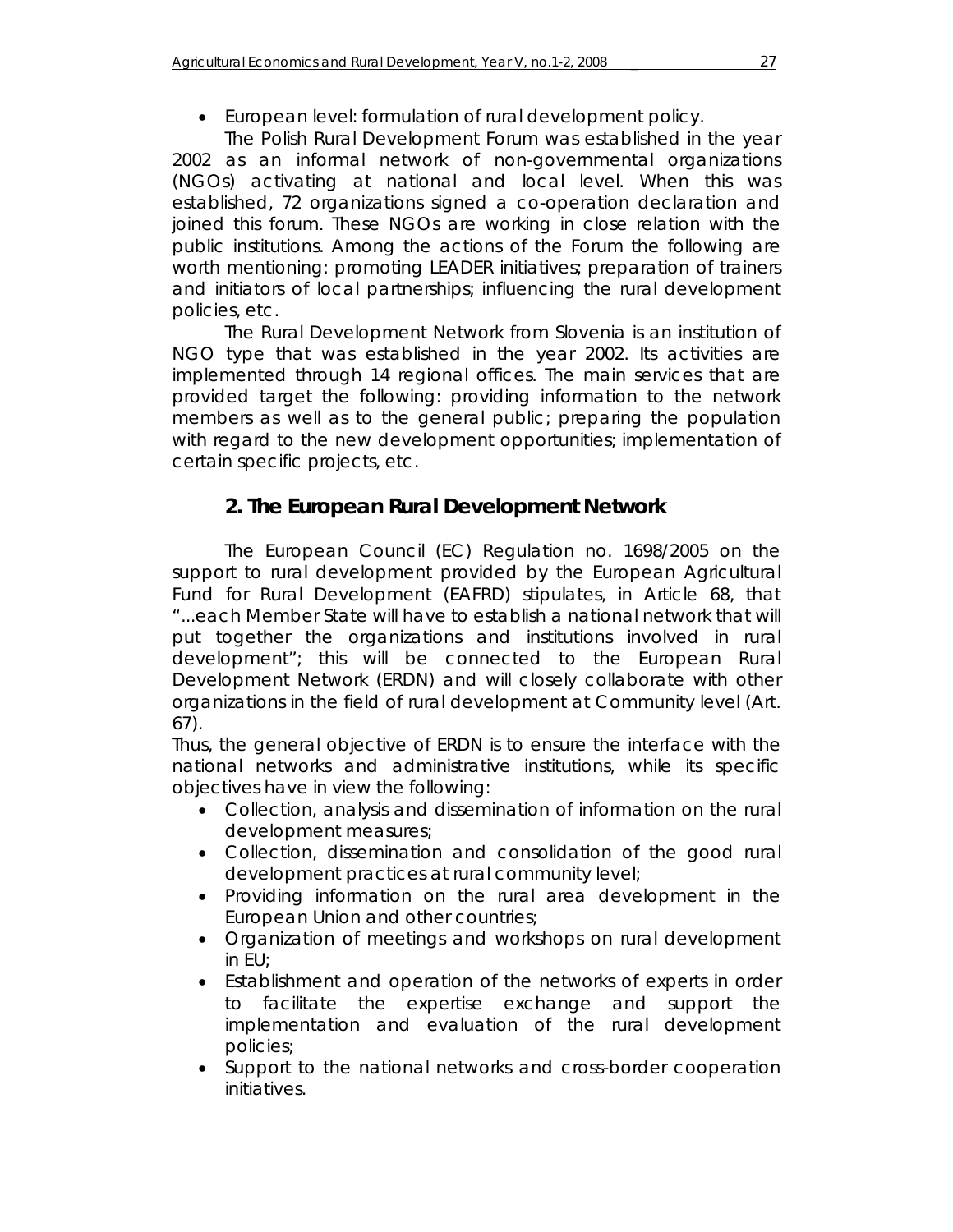As stipulated in the *Community Strategic Guidelines for Rural Development – transposition of priorities into programs,* the resources that have been allocated for reaching the priority objectives in the rural development area depend on the specific situation, on the opportunities and constraints of each program. A hierarchy of these priorities must be established according to the objectives set at Lisbon and Gothenburg and transposed in the national strategy plan and in the national rural development programs by each Member State. At the level of EU Member States, a set of means is available for supporting the design and implementation of rural development policies. The technical assistance can be used for creating certain national networks and a European rural development network as a basis for the exchange of good practice and expertise between the involved players with regard to the design, management and implementation of rural policies.

As regards its organizational structure, ERDN will consist of two components: a co-ordination committee (Leader sub-committee and thematic working groups) and a committee of experts that will have as specific tasks the monitoring and evaluation of the rural development programs.

The funding, both at national and European level, will come from the chapter "Technical Assistance" at the initiative of the European Commission and of each Member State respectively and will represent maximum 0.25% of EAFRD in the case of ERDN and maximum 4% of EAFRD in the case of NRDN.

According to Art. 66 (3), the amounts dedicated to NRDN support will have to be used for:

- Establishment of network operation structures;
- Elaboration of a plan of action (which should contain at least the identification and analysis of the good practices in the field);
- Network management;
- Organization of the experience and know-how exchange;
- Elaboration of training programs for the local action groups in the technical assistance process with regard to the inter-territorial and cross-border cooperation.

## **3. The National Rural Development Network**

In chapter six of the National Strategy Plan for Rural Development (NSPRD) 2007-2013, the establishment of a National Rural Development Network is mentioned, which will have the role to "analyze and disseminate information on the EU measures, to collect and establish procedures, to provide information on the development of rural regions, to organize meetings and experience exchanges of the stakeholders in the rural development field and to provide information referring to the European Rural Network needs".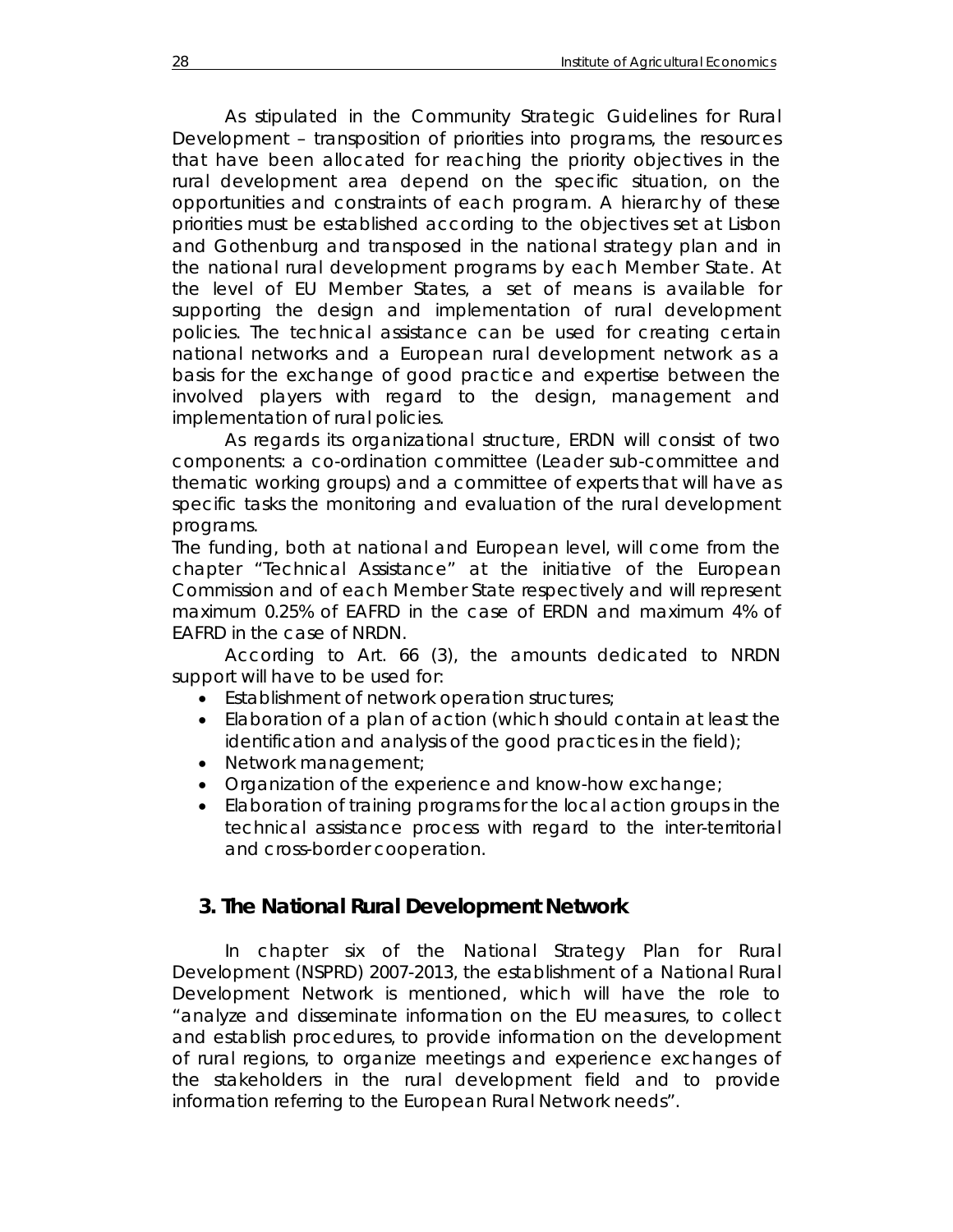In this stage, NSPRD includes only some information with regard to: objectives and expected results, partners, funding sources and implementation modality. The Ministry of Agriculture, Forests and Rural Development (MAFRD) also designed a plan of action that proposes the institutional framework for the establishment of NRDN.

The existence in Romania of certain non-governmental organizations activating in community development, some of them with experience in running development programs or projects that can get fast involved in the development of rural communities, may represent the starting point for the establishment of the rural development network that will evolve in time and that can be modified and completed from different directions with regard to the range of subjects, participants and actions undertaken.

The national rural development network will put together the institutions and organizations involved in rural development and will play a very important role in the improvement of communication and information dissemination on the NSPRD and the EU funds available for the rural players.

According to MAFRD2, the general objective of the NRDN is to put together and support the organizations activating in the rural development field, while its specific objectives target the following:

- Identification and presentation of positive/negative experiences;
- Organization of the experience and know-how exchanges;
- Assistance to the establishment of Leader groups;
- Providing technical assistance for the inter-territorial and crossborder cooperation;
- Participation to the network established at EU level.

This network will encourage the initiatives under a bottom-up approach and will co-ordinate the efforts of the interested parts in protecting their own interests on the basis of the exchange of information, knowledge and technology in the field of agriculture and rural development. The national network concept is based on the large-scale understanding of rural development and the involvement of a significant number of stakeholders in this process.

NRDN in Romania will be the partner of the government and of MAFRD in the identification of rural development priorities; of the changes that are needed in the current policy in order to improve the effect of its implementation; the improvement of the dialogue with the civil society, increasing the participation to the decision-making process and to the planning, programming and monitoring of the rural development programs.

NRDN will contribute to the establishment of active partnerships between the public and private sectors, in this way uniting the representatives of local/central public authorities involved in rural development, of local collectivities, NGOs (professional associations,

l

<sup>2</sup> www.maap.ro